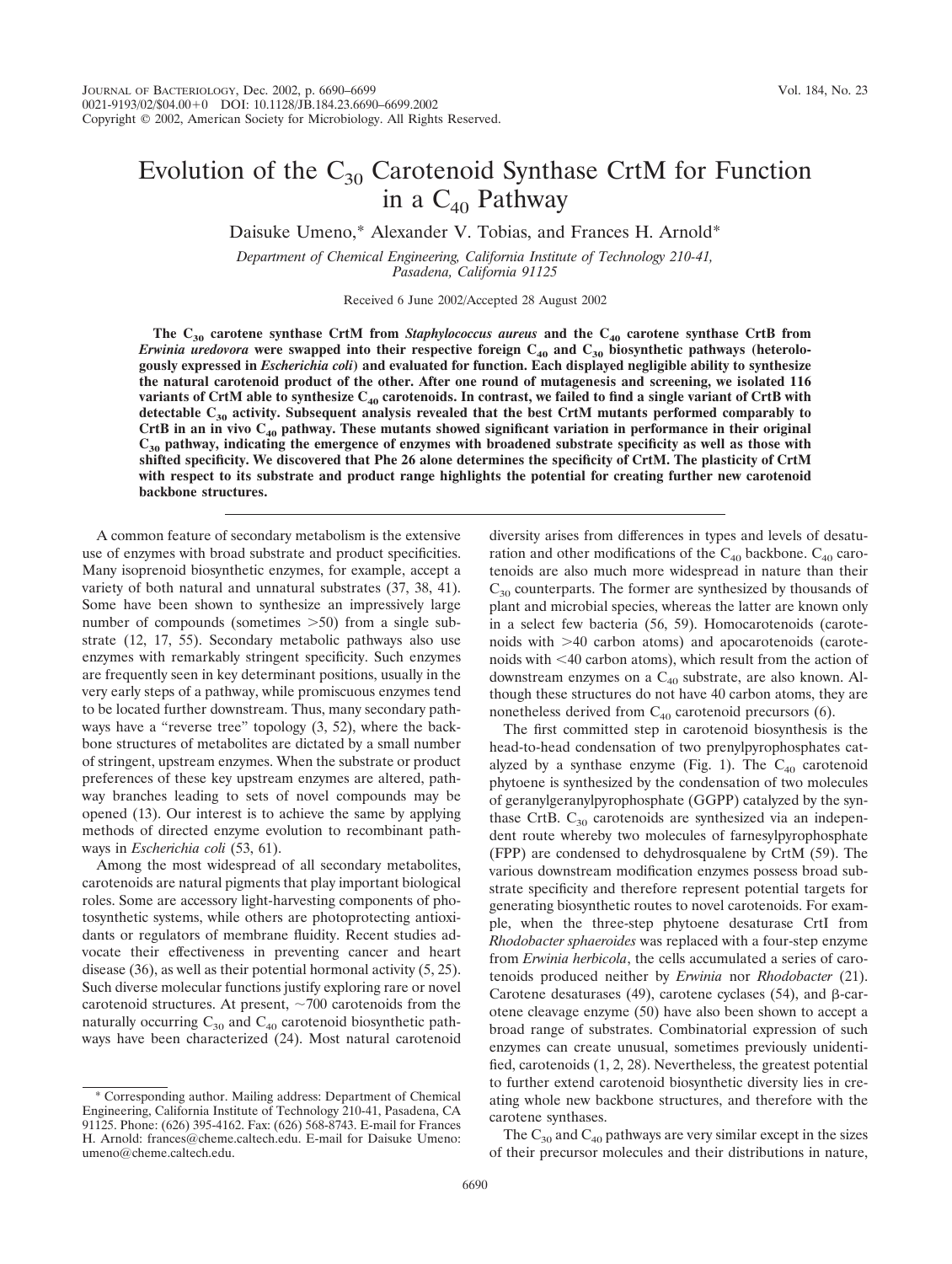

FIG. 1. Carotenoid biosynthetic pathways. Carotenoid pathways are branches of the general isoprenoid pathway. In nature, two distinctive routes to carotenoid structures are known.  $C_{40}$  pathways, which start from the head-to-head condensation of two molecules of GGPP, are found in a variety of plant and microbial species.  $C_{30}$ pathways, which begin with the condensation of two molecules of FPP, have been identified only in a small number of bacterial species. The enzyme CrtE is a bacterial GGPP synthase; CrtM and CrtB are bacterial carotenoid synthases; CrtN and CrtI are bacterial carotenoid desaturases. PP, pyrophosphate; GPP, geranylpyrophosphate.

and it is clear that they diverged from a common ancestral pathway. We would like to determine the minimal genetic change required in key carotenoid biosynthetic enzymes to create such new pathway branches. Can the enzymes that synthesize one carotenoid be modified in a laboratory evolution experiment to synthesize others? How much of carotenoid diversity can be accessed in this way? And, can novel pathways to different, even unnatural, structures (e.g.,  $C_{35}$ ,  $C_{45}$ ,  $C_{50}$ , or larger carotenoids) be accessed by using  $C_{30}$  or  $C_{40}$  enzymes as a starting point? To begin to answer these questions, we studied the performance of the  $C_{30}$  carotene synthase CrtM from *Staphylococcus aureus* in a  $C_{40}$  pathway and the  $C_{40}$  carotene synthase CrtB from *Erwinia uredovora* in a C<sub>30</sub> pathway. We then examined the ability of these enzymes to adapt to their respective "foreign" pathways in order to assess the ease and uncover the mechanisms by which this might be accomplished.

## **MATERIALS AND METHODS**

Materials. The C<sub>40</sub> pathway genes *crtE* (GGPP synthase), *crtB* (phytoene synthase), and *crtI* (phytoene desaturase) from *E. uredovora* were obtained by genomic PCR as described previously (53). The *E. coli* farnesylpyrophosphate



FIG. 2.  $C_{30}$  and  $C_{40}$  production systems used in the paper. (a) Plasmids used in the work. Under the control of the *lac* promoter of a pUC18-derived plasmid, carotene synthase genes (*crtB* and *crtM*) were cloned into an *Xba*I-*Xho*I site, along with the prenyltransferase genes (*crtE* and *fps*; *Eco*RI-*Xba*I site) and the carotene desaturase genes (*crtN* and *crtI*; *Xho*I-*Apa*I site). Listed on the right are the approximate mole percentages (as a fraction of total carotenoids) of the main carotenoids produced by *E. coli* XL1-Blue cells transformed with each plasmid. Only major species consisting of at least 10% of total carotenoids are shown. (b) Cell pellets of XL1-Blue harboring various carotenogenic plasmids.

synthase (FPS) gene (*fps*) was cloned from *E. coli* strain JM109. The C<sub>30</sub> pathway genes *crtM* (diapophytoene synthase) and *crtN* (diapophytoene desaturase) were cloned by PCR from *S. aureus* (ATCC 35556) genomic DNA. We used *E. coli* XL1-Blue supercompetent cells (Stratagene, La Jolla, Calif.) for cloning, screening, and carotenoid biosynthesis. Ampli*Taq* polymerase (Perkin-Elmer, Boston, Mass.) was employed for mutagenic PCR, while Vent polymerase (New England Biolabs, Beverly, Mass.) was used for cloning PCR. All chemicals and reagents used were of the highest available grade.

**Plasmid construction.** Plasmid pUC18m was constructed by removing the entire *lacZ* fragment and multicloning site from pUC18 and inserting the multirestriction site sequence 5-CATATG-GAATTC-TCTAGA-CTCGAG-GGGC CC-GGCGCC-3 (*Nde*I-*Eco*RI-*Xba*I-*Xho*I-*Apa*I-*Ehe*I). Each open reading frame following a Shine-Dalgarno ribosomal binding sequence (boldface) and a spacer (**AGGAGG**ATTACAAA) was cloned into pUC18m to form artificial operons for acyclic  $C_{40}$  carotenoids (pUC-crtE-crtB-crtI) or acyclic  $C_{30}$  carotenoids (pUC-*fps-crtM-crtN* or pUC-*crtM-crtN*) (the genes in plasmids and operons are always listed in transcriptional order). To facilitate exchange between the two pathways, corresponding genes were flanked by the same restriction sites: prenyltransferase genes (*fps* and *crtE*) were flanked by *Eco*RI and *Xba*I sites, carotene synthase genes (*crtM* and *crtB*) were flanked by *Xba*I and *Xho*I sites, and carotene desaturase genes (*crtN* and *crtI*) were flanked by *Xho*I and *Apa*I sites (Fig. 2a).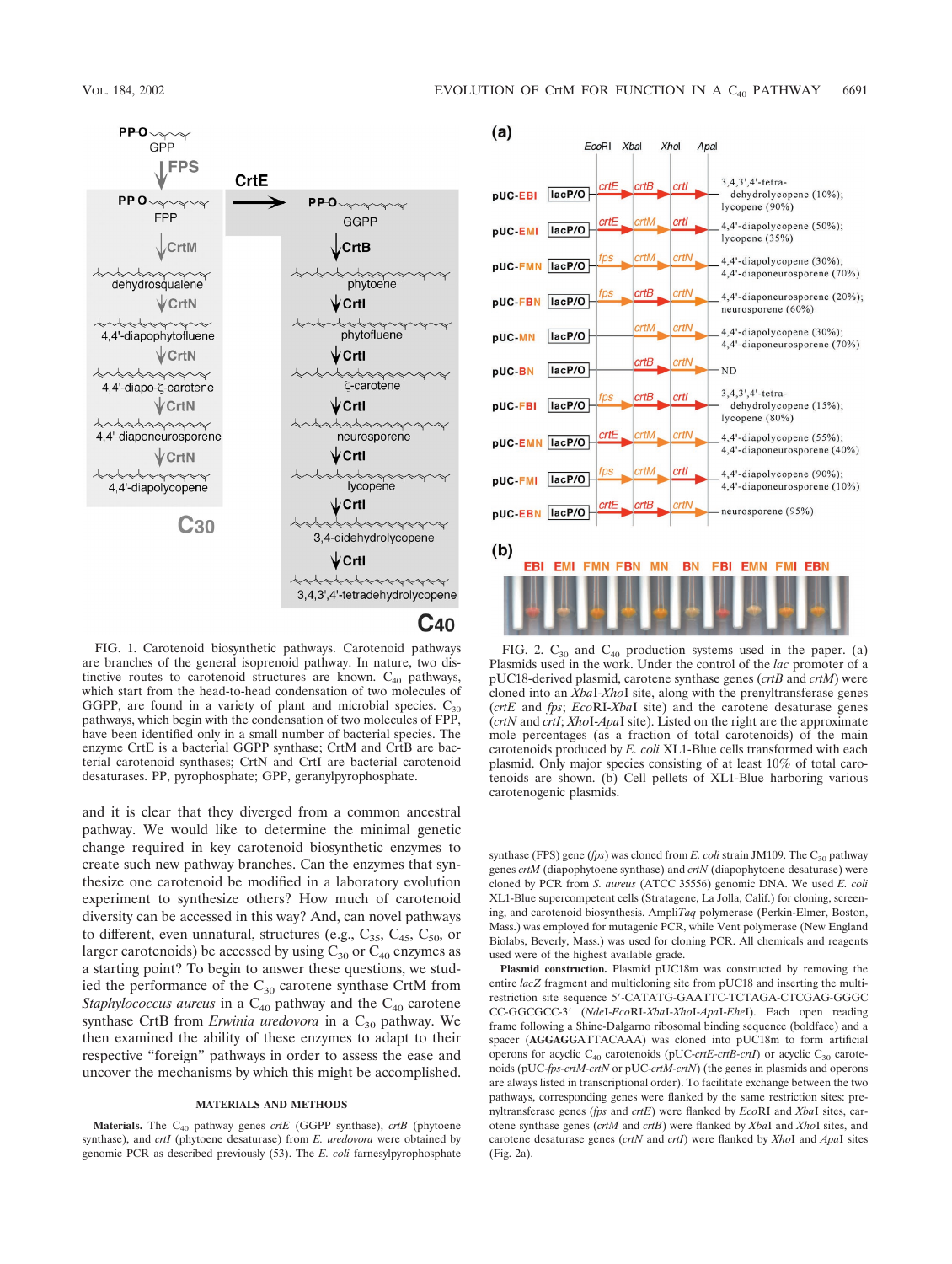**Error-prone PCR mutagenesis and screening.** A pair of primers (5-GCTGC CGTCAGTTAATCTAGAAGGAGG-3' and 5'-AGACGAATTGCCAGTGCC AGGCCACCG-3) flanking *crtM* were designed to amplify the 0.85-kb gene by PCR under mutagenic conditions: 5 U of Ampli*Taq* (100 µl, total volume); 20 ng of template DNA (entire plasmid); 50 pmol of each primer; 0.2 mM dATP; 1.0 mM (each) dTTP, dGTP, and dCTP; and 5.5 mM MgCl<sub>2</sub>. Four different mutagenic libraries were made by using four different  $MnCl<sub>2</sub>$  concentrations: 0.2, 0.1, 0.05, and 0.02 mM. The temperature cycling scheme was 95°C for 4 min followed by 30 cycles of 95°C for 30 s, 40°C for 45 s, and 72°C for 2 min and by a final stage of 72°C for 10 min. PCR yields for the 0.85-kb amplified fragment were 5  $\mu$ g, corresponding to an amplification factor of  $\sim$ 1,000 or  $\sim$ 10 effective cycles. The PCR product from each library was purified with a Zymoclean gel purification kit (Zymo Research, Orange, Calif.), followed by digestion with *Xho*I and *Xba*I and *Dpn*I treatment to digest the template. The PCR products were ligated into the carotene synthase gene site of vector pUC-*crtE-crtM-crtI*, resulting in pUC-*crtE-* [*crtM*]*-crtI* libraries (square brackets indicate the randomly mutagenized gene). PCR mutagenesis of *crtB* on plasmid pUC-*crtB-crtN* was performed with primers 5-CTTTACACTTTATGCTTCCGG-3 and 5-TCCTGTGACACCTGCACCA ATTACTGC-3' under the same conditions used for mutagenesis of *crtM*. The PCR products were purified, digested, and ligated as described above into the carotene synthase gene site of pUC-*crtB-crtN*, resulting in four pUC-[*crtB*]*-crtN* libraries.

The ligation mixtures were transformed into *E. coli* XL1-Blue supercompetent cells. Colonies were grown on Luria-Bertani (LB) plates containing carbenicillin (50  $\mu$ g/ml) as a selective marker at 37°C for 12 h. Colonies were lifted onto white nitrocellulose membranes (Pall, Port Washington, N.Y.), transferred onto LBcarbenicillin plates, and visually screened for color variants after an additional 12 to 24 h at room temperature. Selected colonies were picked and cultured overnight in 96-well plates, each well containing 0.5 ml of liquid LB medium supplemented with carbenicillin (50  $\mu$ g/ml).

**Pigment analysis.** Among the strains we tested as expression hosts, XL1-Blue showed the best results in terms of stability and intensity of the color developed by colonies on agar plates. Although all of the genes assembled in each plasmid are grouped under a single *lac* operator/promoter, our expression system showed no response in terms of pigmentation levels to different IPTG (isopropyl-ß-Dthiogalactopyranoside) concentrations. Thus, leaky transcription from the *lac* promoter was sufficient for carotenoid production in *E. coli.* Based on this observation, all experiments described in this paper were performed without IPTG induction.

To measure the relative amounts of carotenoids synthesized (see Fig. 6), single colonies were inoculated into 3-ml precultures (LB medium containing 50  $\mu$ g of carbenicillin/ml) and shaken at 250 rpm and 37°C overnight. Twenty microliters of each preculture was inoculated into 3 ml of Terrific broth (TB) medium (also containing 50  $\mu$ g of carbenicillin/ml) and shaken for 24 (C<sub>30</sub> carotenoid cultures) or 30 h ( $C_{40}$  carotenoid cultures) at 250 rpm and 30°C. The optical density at 600 nm  $(OD<sub>600</sub>)$  of each culture was measured immediately before harvesting. Then, 2 ml of each TB culture was centrifuged, the liquid was decanted, and the resulting cell pellet was extracted with 1 ml of acetone. The absorbance spectrum of each extract was measured with a SpectraMax Plus 384 microplate spectrophotometer (Molecular Devices, Sunnyvale, Calif.). Pigmentation levels in the culture extracts were determined from the height of absorption maxima  $(\lambda_{\text{max}})$ : 470 nm for  $C_{30}$  and 475 nm for  $C_{40}$ ).

For accurate determination of the carotenoids produced by the cultures, 500  $\mu$ l of LB preculture was inoculated into 50 ml of TB medium (containing 50  $\mu$ g of carbenicillin/ml) and shaken in a 250-ml tissue culture flask (Becton Dickinson-Falcon, Bedford, Mass.) at 170 rpm and 30°C for 24 to 30 h. Cultures expressing only CrtE plus a carotenoid synthase (CrtB, CrtM, or a mutant CrtM) were cultivated in 50 ml of TB medium (containing 50  $\mu$ g of carbenicillin/ml) for 40 h at 160 rpm and 28°C in 250-ml tissue culture flasks. The  $OD_{600}$  of each culture was measured immediately before harvesting, and the dry cell mass was determined from this measurement by using a calibration curve generated for similar cultures. After centrifugation, the cell pellets were extracted with 10 ml of an acetone-methanol mixture (2:1 [vol/vol]). Pigments were concentrated, and the solvent was replaced with 20 ml of hexane. Then, an equal volume of aqueous NaCl (100 g/liter) was added, and the mixture was shaken vigorously to remove oily lipids. The upper phase containing the carotenoids was dewatered with anhydrous MgSO<sub>4</sub> and concentrated in a rotary evaporator. The final volume of extract from each 50-ml culture was 1 ml. A 30- to 50- $\mu$ l aliquot of extract was passed through a Spherisorb ODS2 column (250 by 4.6 mm; 5-µm pore size; Waters, Milford, Mass.) and eluted with an acetonitrile-isopropanol mixture (93:7 or 80:20 [vol/vol]) at a flow rate of 1 ml/min using an Alliance high-pressure liquid chromatography (HPLC) system (Waters) equipped with a photodiode array detector. Mass spectra were obtained with a series 1100 HPLC-mass

spectrometer (Hewlett-Packard/Agilent, Palo Alto, Calif.) coupled with an atmospheric pressure chemical ionization interface.

The molar quantities of carotenoids shown in Fig. 5 were determined by comparing HPLC chromatogram peak heights (at 286 nm) to that of a  $β$ -carotene standard (at 450 nm) and then multiplying by  $ε_{beta-carotene (450 nm)}$ εphytoene (286 nm). The values of the molar extinction coefficients (ε) used in the calculation were 138,900 and 49,800, respectively (7). The molar quantities of carotenoids were then normalized to the dry cell mass of each culture.

## **RESULTS AND DISCUSSION**

**Constructing pathways for**  $C_{30}$  **and**  $C_{40}$  **carotenoids. To es**tablish a recombinant  $C_{40}$  pathway in *E. coli*, we subcloned *crtE* encoding GGPP synthase, *crtB* encoding phytoene synthase, and *crtI* encoding phytoene desaturase, all from *E. uredovora*, into a vector derived from pUC18, resulting in plasmid pUC*crtE-crtB-crtI* (Fig. 2a). For C<sub>30</sub> carotenoid production, plasmid pUC-*fps-crtM-crtN* was constructed by integrating the *E. coli* FPS gene (*fps*) with *crtM* (dehydrosqualene synthase gene) and *crtN* (dehydrosqualene desaturase gene) from *S. aureus* into the same vector. Plasmid pUC*-crtM-crtN* was constructed in an identical fashion, but it lacks *fps*. Each plasmid shares the cloning sites for the corresponding enzyme genes: *Eco*RI and *Xba*I sites flank prenyltransferase genes (*crtE* and *fps*), *Xba*I and *Xho*I sites flank carotene synthase genes (*crtB* and *crtM*), and *Xho*I and *Apa*I sites flank carotene desaturase genes (*crtI* and *crtN*) (Fig. 2a). With this arrangement, corresponding genes could be easily swapped in order to evaluate their function in the other pathway.

*E. coli* cells harboring pUC-crtE-crtB-crtI plasmids  $(C_{40}$ pathway) developed a characteristic pink color, whereas cells possessing pUC-*fps-crtM-crtN* and pUC-*crtM-crtN* plasmids  $(C_{30}$  pathway) were yellow (Fig. 2b). HPLC analysis of extracted pigments showed that XL1-Blue(pUC-*crtE-crtB-crtI*) cells produce mostly lycopene (four-step desaturation) along with a small amount (5 to  $10\%$  of total pigment) of  $3,4,3',4'$ tetradehydrolycopene (six-step desaturation) under the conditions described. Although CrtI is classified as a four-step desaturase, production of dehydrolycopene by CrtI both in vivo and in vitro has been reported (19, 32).

Several groups have expressed CrtM and CrtN from *S. aureus* in *E. coli* and observed almost exclusive production of 4,4-diaponeurosporene (49, 62). However, in our XL1-Blue- (pUC-*crtM-crtN*) expression system, the cells accumulated a significant amount of 4,4'-diapolycopene ( $\sim$ 30% of total carotenoids). When a constitutive *lac* promoter (lacking the operator) was used for operon expression, the amount of 4,4 diapolycopene increased further and reached 50% of carotenoids produced (D. Umeno, unpublished data). This phenomenon was observed in all *E. coli* strains we tested, BL21, BL21(DE3), JM109, JM101, DH5α, HB101, SCS110, and XL10-Gold, and was insensitive to growth temperature and plasmid copy number. Thus, it is clear that the apparent desaturation step number of CrtN depends on its expression level and the effective concentration of substrates.

In *E. coli,* FPP is a precursor to a variety of important housekeeping molecules such as respiratory quinones, prenylated tRNA, and dolichol. Concerned about retarding or preventing the growth of our recombinant  $C_{30}$  cultures due to depletion of FPP, we first expressed the *fps* gene along with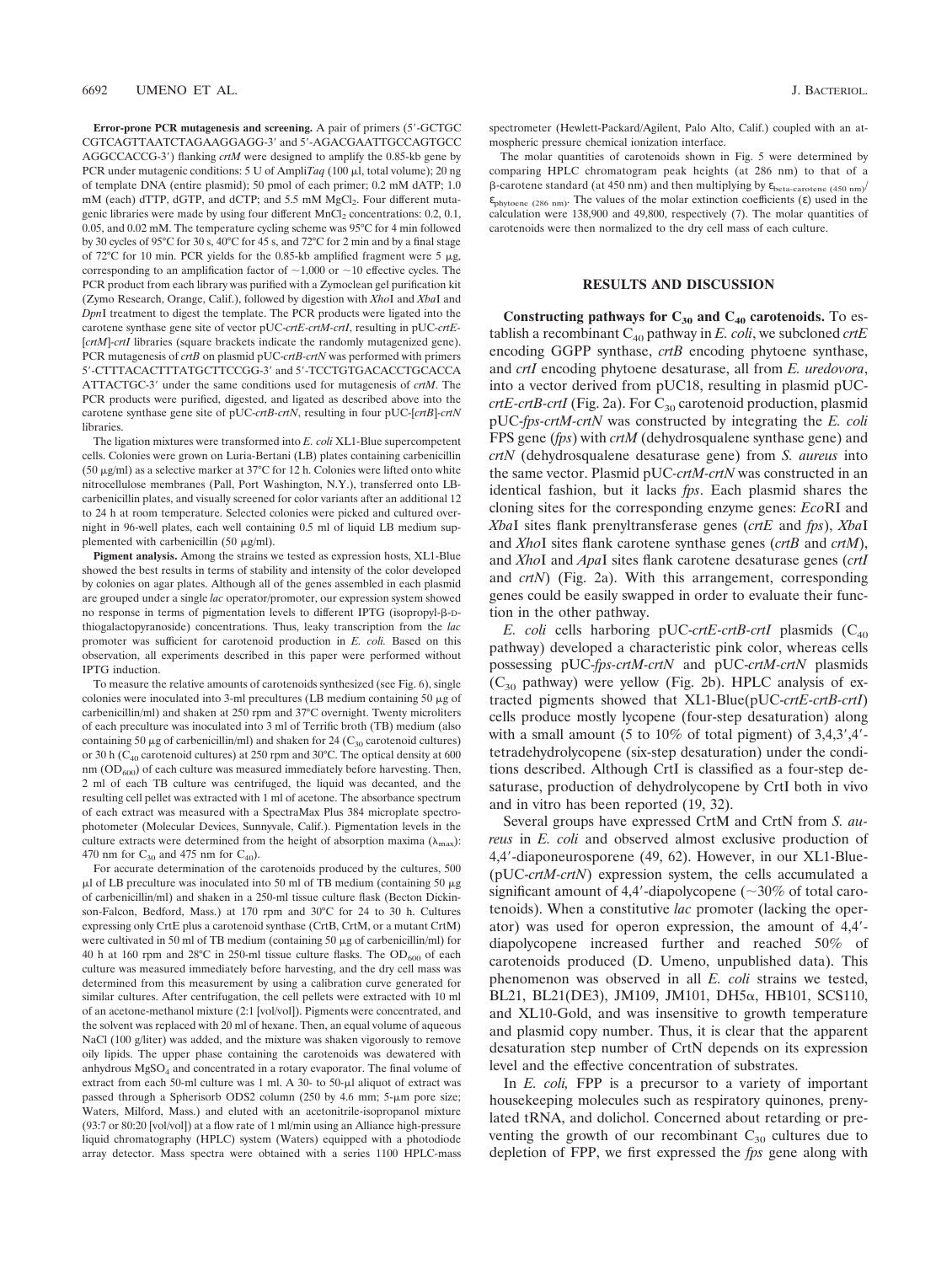*crtM* and *crtN*. However, we observed no difference in growth rate, pigmentation level, or carotenoid composition between XL1-Blue cells harboring the pUC-*crtM-crtN* plasmid and those harboring the pUC-*fps-crtM-crtN* plasmid. This demonstrates that endogenous FPP levels in *E. coli* suffice to support both growth and synthesis of  $C_{30}$  carotenoids.

**Functional analysis of CrtM and CrtB swapped into their respective foreign pathways.** To assess the function of wildtype CrtM in a C<sub>40</sub> pathway, pUC-crtE-crtM-crtI was constructed and transformed into *E. coli* XL1-Blue. Under these circumstances, CrtM is supplied with GGPP produced by CrtE. If CrtM were able to synthesize the  $C_{40}$  carotenoid phytoene from GGPP, subsequent desaturation by CrtI to lycopene would cause the cells to develop a pink color. However, while cells expressing the *crtE-crtB-crtI* operon exhibited the characteristic pink of lycopene (Fig. 2b) and synthesized this carotenoid in liquid culture (see Fig. 4), cells expressing the *crtEcrtM-crtI* operon had only very subtle pink-orange color on agar plates and synthesized much less lycopene in liquid culture (see Fig. 4). As did Raisig and Sandmann (49), we thus conclude that CrtM fails to complement CrtB in a  $C_{40}$  pathway and has very poor ability compared to CrtB to synthesize the  $C_{40}$  carotenoid backbone. This observation cannot be explained by simple competition between FPP and GGPP for access to CrtM (coupled with poor ability of CrtI to desaturate the C30 product), because XL1-Blue cells expressing the *crtEcrtM-crtN* operon showed only very minor yellow color development. This indicates that the availability of FPP for carotenoid biosynthesis is significantly reduced upon expression of CrtE.

The function of CrtB in a  $C_{30}$  pathway was examined by analyzing the pigmentation of XL1-Blue cells transformed with pUC-*crtB-crtN*. In this case, endogenous FPP is the only available prenylpyrophosphate substrate for CrtB, since GGPP activity is not detected in *E. coli*. If CrtB could synthesize  $C_{30}$ carotenoids from FPP, the 4,4-diapophytoene produced would be desaturated by CrtN and the cells would develop a yellow color. In contrast to the intense yellow of XL1-Blue transformed with pUC-*crtM-crtN*, XL1-Blue(pUC-*crtB-crtN*) showed no color development (Fig. 2b). When expressed alone or with CrtN, CrtB synthesized C<sub>30</sub> carotenoids very poorly in liquid culture (see Fig. 5 and 6). We thus conclude that CrtB fails to complement CrtM in a  $C_{30}$  pathway.

We also analyzed the pigment produced by XL1-Blue carrying pUC-*fps-crtB-crtN*. In this case, the cells displayed a yellow color similar to that of XL1-Blue transformed with pUC*fps-crtM-crtN* (Fig. 2b). HPLC analysis of carotenoid extracts from XL1-Blue(pUC-fps-crtB-crtN) revealed the  $C_{40}$  carotenoid neurosporene, with trace amounts of the  $C_{30}$  carotenoids 4,4-diapolycopene and 4,4-diaponeurosporene. Thus, CrtB seems to have at least some  $C_{30}$  activity in the presence of high levels of FPP. Production of the  $C_{40}$  carotenoid neurosporene as the major pigment is explained by the promiscuous nature of both FPS and CrtN. This was verified by our observation that cells expressing an *fps-crtB-crtI* operon had a weak pink hue and accumulated lycopene and 3,4,3',4'-tetradehydrolycopene. Thus, FPS can produce significant amounts of GGPP in *E. coli* when overexpressed. It is known that avian FPS also possesses weak ability to synthesize GGPP (51). Indeed, other studies have shown a varied product distribution and strong dependence on conditions for FPS enzymes (35, 44). Additionally, CrtN can accept phytoene as a substrate and introduce two or three double bonds (49). When we transformed XL1-Blue with pUC-*crtE-crtB-crtN*, the resulting cells exhibited significant yellow color (Fig. 2b) and accumulated neurosporene, thus demonstrating the promiscuity of CrtN.

**Screening for synthase function in a foreign pathway.** In the previous section, we confirmed that the carotene synthases CrtB and CrtM show negligible activity in their respective foreign pathways. We next proceeded to evolve the two enzymes, with the goal of improving the function of each in the other's native pathway. To uncover CrtB variants with significant CrtM-like ability to synthesize  $C_{30}$  carotenoids, we constructed pUC-[*crtB*]-*crtN* libraries and transformed them into XL1-Blue cells. Here GGPP is not available, so cells with the wild-type *crtB-crtN* operon fail to develop color. Any variants of CrtB able to convert FPP into 4,4-diapophytoene would produce yellow colonies. Similarly, we searched for CrtM mutants with improved  $C_{40}$  activity by transforming four pUC*crtE*-[*crtM*]-*crtI* libraries into XL1-Blue. As described in the previous section, the amount of FPP available for carotenoid biosynthesis becomes significantly depleted when CrtE is overexpressed, resulting in negligible production of  $C_{30}$  carotenoids, even by native  $C_{30}$  enzymes. Cells expressing wild-type CrtM from the *crtE-crtM-crtI* operon showed a weak pinkorange color due to trace production of  $C_{30}$  and  $C_{35}$  carotenoids, but CrtM mutants able to complement CrtB via enhanced  $C_{40}$  activity would be expected to yield intensely pink colonies and thus be distinguishable on the plates.

**Evolution of dehydrosqualene synthase (CrtM) for function in a C40 pathway.** Four different mutagenic libraries of *crtM* corresponding to four different mutation rates were generated by performing error-prone PCR (65) on the entire 843-nucleotide *crtM* gene. PCR products from each reaction were ligated into the *Xba*I-*Xho*I site of pUC-*crtE-crtM-crtI* (Fig. 2), resulting in pUC-*crtE*-[*crtM*]-*crtI* libraries. Figure 3 shows a typical agar plate covered with a nitrocellulose membrane upon which lie colonies of *E. coli* XL1-Blue expressing a *crtE*-[*crtM*]-*crtI* library. In each library, colonies with pale orange, pale yellow, or virtually no color dominated the population. The pale orange colonies express variants of CrtM with phenotypes similar to that of the wild-type enzyme in this context, while the pale and colorless colonies express severely or completely inactivated synthase mutants. More rare were colonies that developed an intense red-pink color, indicating significant production of  $C_{40}$  carotenoids and hence improved CrtB-like activity of CrtM. On average, about 0.5% of the colonies screened showed intense red-pink color. The highest frequency of positives was obtained from the library prepared by PCR with the lowest  $MnCl<sub>2</sub> concentration (0.02 mM)$ . In this library, approximately 1 out of every 120 colonies was red-pink (0.8%). We screened over 23,000 CrtM mutants from the four libraries and picked 116 positive clones. These clones were rescreened by stamping them onto an agar plate covered with a white nitrocellulose membrane. All 116 stamped clones exhibited redpink coloration. We sequenced the 10 most intensely red stamped clones, as determined by visual assessment. Mutations found in these variants (Table 1) were heavily biased toward transitions: 36 versus only 3 transversions. Additionally, 87% of the base substitutions found by sequencing were  $A/T\rightarrow G/C$ .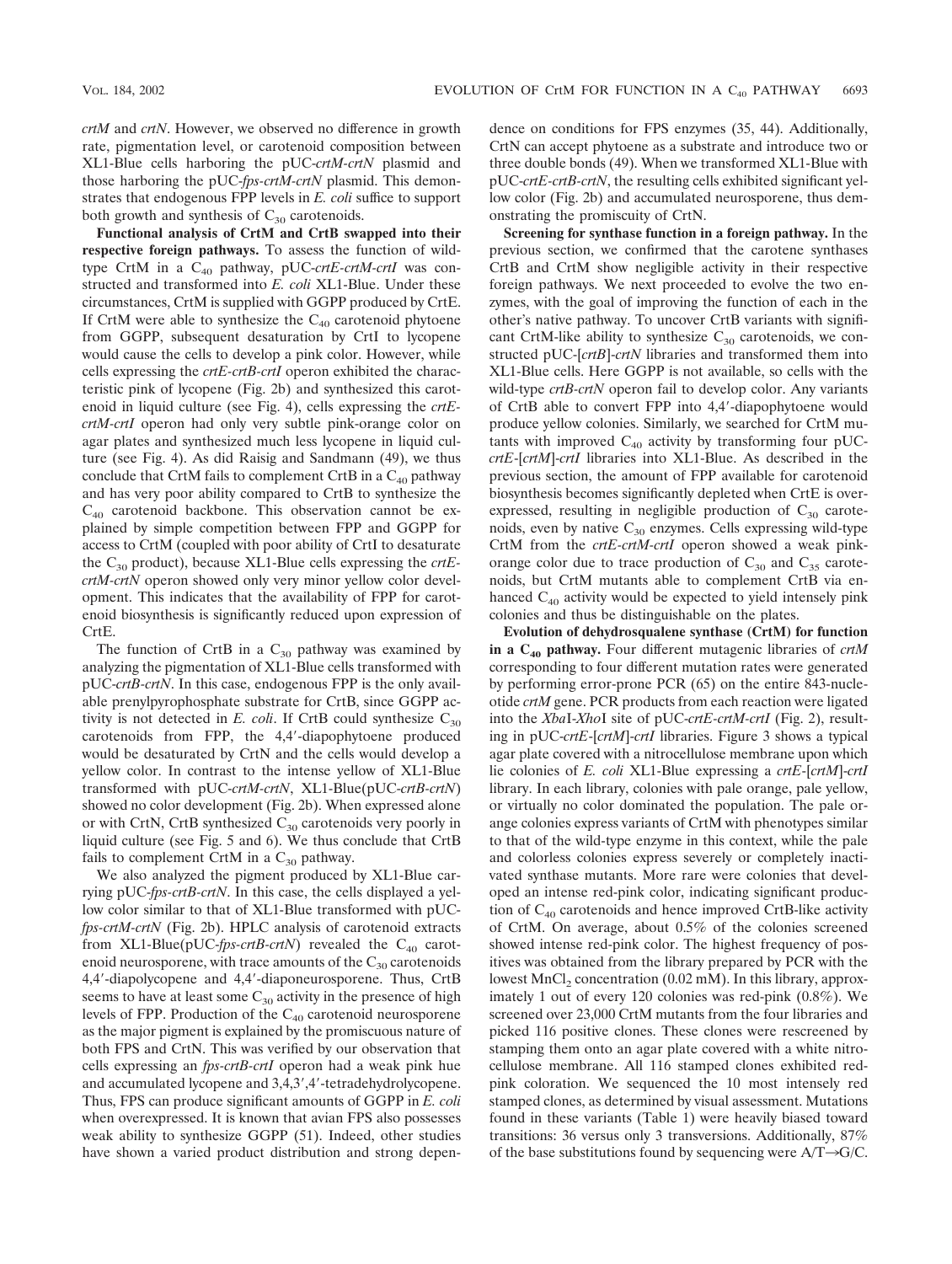

FIG. 3. Typical plate with *E. coli* XL1-Blue colonies expressing a mutagenic library of CrtM together with CrtI and CrtE. XL1-Blue cells were transformed with pUC-*crtE*-[*crtM*]-*crtI* (E[M]I), where [*crtM*] represents a mutagenic library of *crtM*. Among a majority of pale colonies can be seen deep pink colonies (arrows) expressing CrtM variants that have acquired  $C_{40}$  pathway functionality. EMI and EBI, XL1-Blue cells transformed with pUC-*crtE-crtM-crtI* and pUC-*crtEcrtB-crtI*, respectively.

This is a typical observation for PCR mutagenesis with  $MnCl<sub>2</sub>$ (10, 33). Out of 39 total nucleotide substitutions, 24 resulted in amino acid substitutions. Most notably, 9 of the 10 sequenced CrtM mutants had a mutation at phenylalanine 26.

**Carotenoid production of evolved CrtM variants.** We analyzed in detail the in vivo carotenoid production of variant  $M_8$ , which has the F26L mutation only, variant  $M<sub>9</sub>$ , which has the F26S mutation, and variant  $M_{10}$ , which has no mutation at F26.

TABLE 1. Mutations found in sequenced CrtM variants

| Mutant      | Mutation(s)                                                              |                               |
|-------------|--------------------------------------------------------------------------|-------------------------------|
|             | Nonsynonymous<br>(amino acid change)                                     | Synonymous                    |
| $M_{1}$     | T76C (F26L), A364T (T122S)                                               | A561G                         |
| $M_{2}$     | A58G (K20E), T77C (F26S)                                                 | A471T                         |
| $M_{3}$     | T76C (F26L), G127A (V43M)                                                | A408G, T847C                  |
| $M_{4}$     | T76C (F26L), A446G (E149G)                                               | T150C, G489A,<br>A726G, A850G |
| $M_{5}$     | T76C (F26L), T800C (F267S)                                               |                               |
| $M_{\odot}$ | A35G (H12R), T76C (F26L),<br>A80G (D27G), A290G<br>(K97R), A620G (H207R) | A688G                         |
| $M_{7}$     | T76C (F26L)                                                              | A186G, A447G                  |
| $M_{\rm s}$ | T78A (F26L)                                                              | A345G                         |
| $M_{o}$     | T77C (F26S), T119C (I40T)                                                | T135C, T141C                  |
| $M_{10}$    | A10G (M4V), A35G (H12R),<br>T176C (F59S), A242G<br>(Q81R), A539G (E180G) | A39G                          |

To confirm the newly acquired CrtB-like function of these three sequenced variants of CrtM, XL1-Blue cultures carrying each of the three plasmids pUC-crtE- $M_g$ -crtI, pUC-crtE- $M_g$ *crtI*, and pUC-*crtE*-*M10*-*crtI* (collectively referred to as pUC $crtE-M_{8-10}$ -*crtI*) were cultivated in TB media. Extracted pigments were analyzed by HPLC with a photodiode array detector (Fig. 4). These analyses revealed that all three clones produced the  $C_{40}$  carotenoids lycopene (peak 5) and 3,4,3',4'tetradehydrolycopene (peak 4) as major products, whereas cells harboring the parent pUC-*crtE-crtM-crtI* plasmid produced mainly  $C_{30}$  and trace amounts of  $C_{40}$  and  $C_{35}$  carotenoids. Two carotenoids with  $C_{35}$  backbone structures were detected in extracts from cells harboring pUC-*crtE-crtM-crtI* and pUC-*crtE-M8-10-crtI*. Elution profiles, UV-visible spectra, and mass spectra confirm that one of the structures is the fully conjugated  $C_{35}$  carotenoid 4-apo-3', 4'-didehydrolycopene. We also detected  $C_{35}$  carotenoids with 11 conjugated double bonds. Because  $C_{35}$  carotenoids are asymmetric, there are two possible  $C_{35}$  structures that possess 11 conjugated double bonds: 4-apolycopene and 4-apo-3',4'-didehydro-7,8-dihydrolycopene. At present, we have not determined whether the cells synthesize one (and if so, which one) or both of these  $C_{35}$ carotenoids.

**Direct product distribution of CrtM variants in the presence of GGPP.** To directly evaluate the product specificities of the three CrtM mutants, we constructed pUC-*crtE*-*M8-10* plasmids and transformed the plasmids into XL1-Blue cells. Here the CrtM variants are supplied with GGPP, but the carotenoid products cannot be desaturated. Because all three possible products in this scenario, 4,4'-diapophytoene  $(C_{30})$ , 4-apophytoene  $(C_{35})$ , and phytoene  $(C_{40})$ , have an identical chromophore structure consisting of three conjugated double bonds, the molecular extinction coefficients for all three can be assumed to be equivalent, irrespective of the total number of carbon atoms in the carotenoid molecule (60). Thus, the product distribution of the CrtM variants can be discerned from the HPLC chromatogram peak heights (at 286 nm) for each product. As can be seen in Fig. 5, cultures expressing CrtB along with CrtE produced approximately 230 nmol of phytoene/g of dry cell mass but did not detectably synthesize  $C_{30}$  or  $C_{35}$ carotenoids. CrtE-CrtM cultures produced about 20 to 35 nmol of each of the  $C_{30}$ ,  $C_{35}$ , and  $C_{40}$  carotenoids/g. In stark contrast, CrtE- $M_8$  and CrtE- $M_9$  cultures, which express synthases mutated at F26, generated over 300 nmol of phytoene/g. These cultures also produced 40 to 75% more  $C_{35}$  carotenoids but 70 to 90% fewer  $C_{30}$  carotenoids than CrtE-CrtM cultures. Cultures expressing  $M_{10}$ , which has no mutation at F26, along with CrtE synthesized roughly 100 nmol of phytoene/g as well as about 20 and 14 nmol of  $C_{35}$  and  $C_{30}$  carotenoids/g, respectively.

Comparison of the  $C_{40}$  and  $C_{30}$  performance of CrtM vari**ants.** To compare the acquired CrtB-like  $C_{40}$  function of the CrtM mutants with their CrtM-like ability to synthesize  $C_{30}$ carotenoids, the three mutants were placed back into the original C<sub>30</sub> pathway, resulting in pUC- $M_{8-10}$ -crtN plasmids. Pigmentation analysis of cells carrying these as well as pUC-*crtE-M<sub>8-10</sub>-crtI* plasmids (Fig. 6) revealed that the CrtM variants retained  $C_{30}$  activity, although the  $C_{30}$  pathway performance of cells expressing these mutants varied. Acetone extracts of cultures expressing variant  $M_8$ , which has the F26L mutation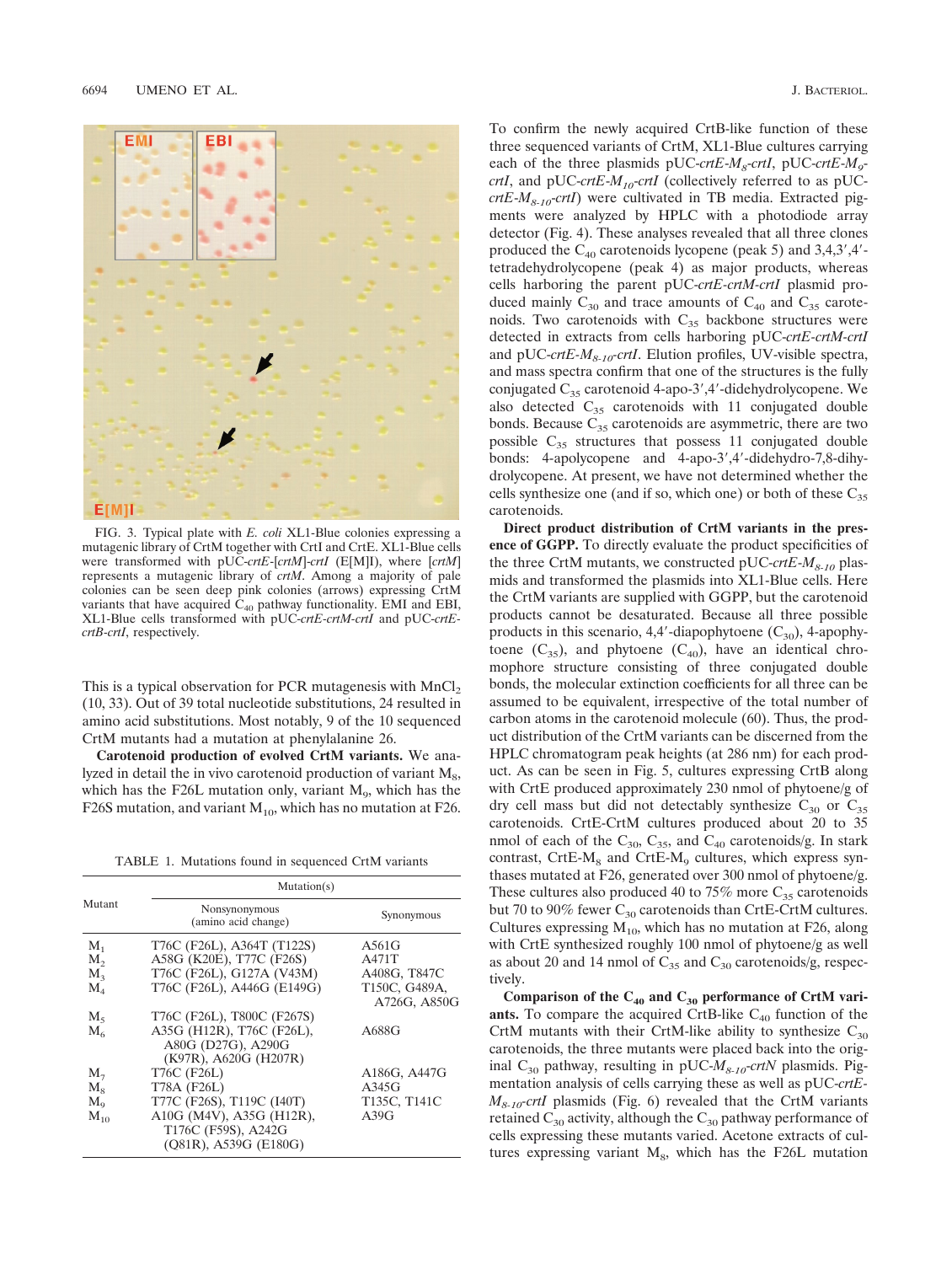

*E. coli* transformants carrying plasmids pUC-*crtE-crtB-crtI*, pUC-*crtEcrtM-crtI*, and pUC-*crtE-M8-10-crtI*. The following carotenoids were identified: peak 1, 4,4'-diaponeurosporene ( $\lambda_{\text{max}}$  [nm]: 467, 438, 414,  $M^{+}$  at  $m/e = 402.4$ ); peak 2, 4-apo-3<sup>7</sup>4'-didehydrolycopene ( $\lambda_{\text{max}}$ [nm]: 527, 490, 465, M<sup>+</sup> at  $m/e = 466.4$ ); peak 3, 4-apolycopene or 4-apo-3'4'-didehydro-7,8-dihydrolycopene ( $\lambda_{\text{max}}$  [nm]: 500, 470, 441, M<sup>+</sup> at  $m/e = 468.4$ ); peak 4, 3,4,3',4'-tetradehydrolycopene ( $\lambda_{\text{max}}$  [nm]: 540,



FIG. 5. Direct product distribution of CrtM and its mutants in the presence of CrtE (GGPP supply). Carotenoid extracts of XL1-Blue cells carrying plasmids pUC-*crtE-crtB*, pUC-*crtE-crtM*, and pUC-*crtE-* $M_{8-10}$  were analyzed by HPLC with a photodiode array detector. Peaks for 4,4'-diapophytoene  $(C_{30})$ , 4-apophytoene  $(C_{35})$ , and phytoene  $(C_{40})$  were monitored at 286 nm. Molar quantities of the various carotenoids were determined as described in Materials and Methods. Bar heights are normalized to dry cell mass and represent the averages of three replicates; error bars, standard deviations.

alone, along with CrtE and CrtI (CrtE- $M_8$ -CrtI cultures) had more than threefold-higher  $C_{40}$  carotenoid absorbance (475 nm) than extracts of CrtE-CrtM-CrtI cultures. However, the  $C_{30}$  carotenoid absorbance (470 nm) of extracts of cultures expressing variant  $M_8$  and CrtN was only about 40% that of CrtM-CrtN cultures. Cultures expressing variant  $M<sub>9</sub>$ , which has the F26S mutation, along with CrtE and CrtI also yielded extracts with over three times the  $C_{40}$  signal of CrtE-CrtM-CrtI culture extracts. Yet the  $C_{30}$  signal of  $M_9$ -CrtN culture extracts was only about 10% that of CrtM-CrtN culture extracts. Cultures expressing mutant  $M_{10}$ , which has no mutation at F26, along with CrtE and CrtI generated extracts with approximately 70% higher  $C_{40}$  absorbance than extracts of CrtE-CrtM-CrtI cultures. Interestingly, cultures expressing  $M_{10}$  and CrtN showed no reduction in  $C_{30}$  pathway performance compared to CrtM-CrtN cultures.  $M_{10}$  was the only 1 of the 10 sequenced variants that gave this result (data not shown).

**Analysis of mutations.** The most significant and only recurring mutations found in the 10 sequenced CrtM variants were those at F26. In seven variants, phenylalanine is replaced by leucine, while two have serine at this position. The F26L substitution alone is sufficient for acquisition of  $C_{40}$  activity by CrtM  $(M_8;$  Table 1). Thus, we conclude that mutation at residue 26 of CrtM directly alters the enzyme's specificity. Changing enzyme expression level or stability would not lead to increased  $C_{40}$  performance and decreased  $C_{30}$  performance of cultures expressing CrtM variants compared to those expressing wild-type CrtM (Fig. 6). Variant  $M_{10}$  possesses no mutation at amino acid position 26. Thus, it is apparent that muta- FIG. 4. HPLC-photodiode array analysis of carotenoid extracts of

<sup>510, 480,</sup> M<sup>+</sup> at  $m/e = 532.4$ ); peak 5, lycopene ( $\lambda_{\text{max}}$  [nm]: 502, 470, 445,  $M^{+}$  at  $m/e = 536.5$ ). Double peaks indicate different geometrical isomers of the same compound. Insets, recorded absorption spectra of individual HPLC peaks.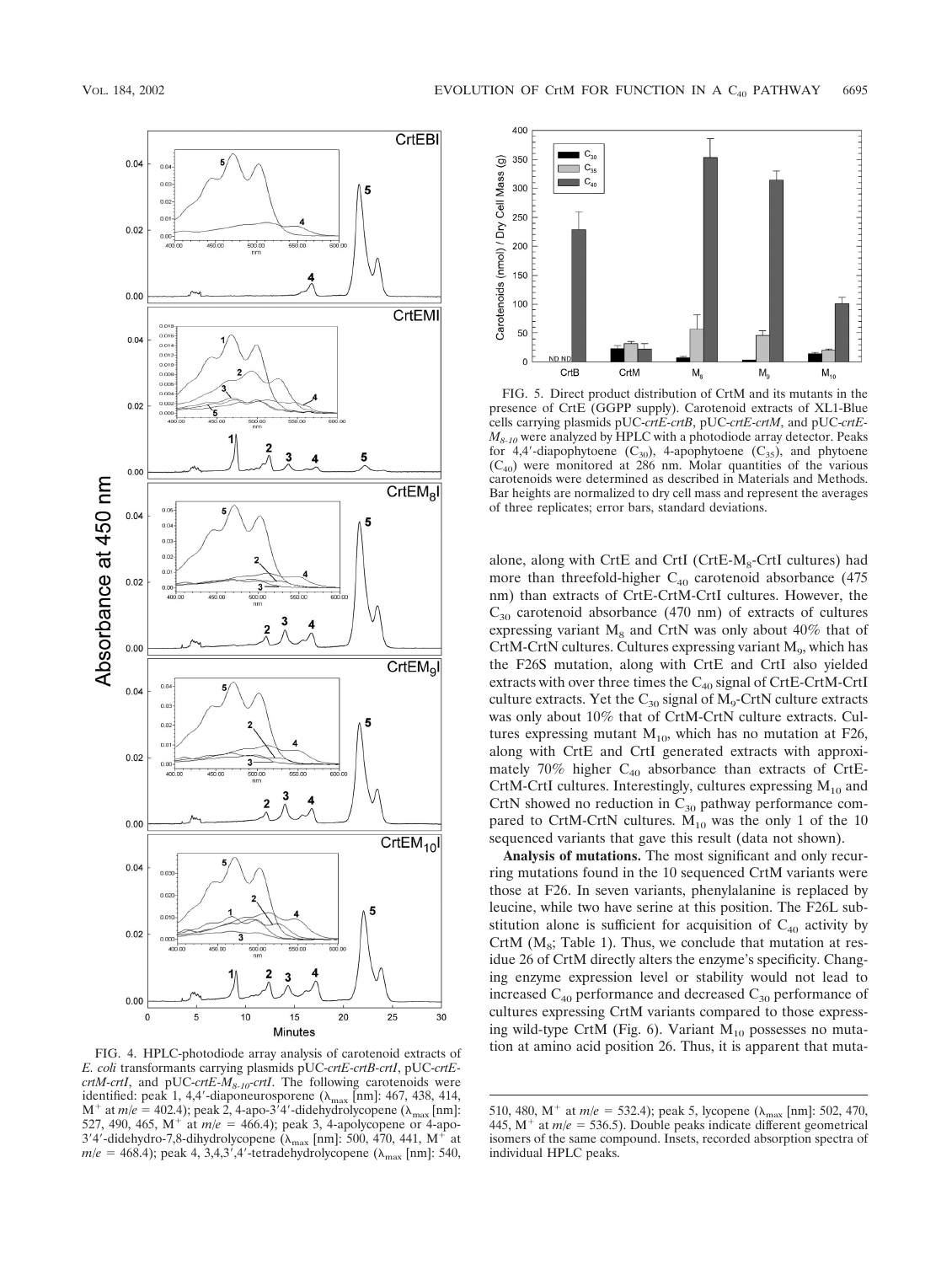

FIG. 6. Pigmentation produced by CrtM variants in  $C_{40}$  and  $C_{30}$ pathways. XL1-Blue cells were transformed with either pUC-crtE-M<sub>8</sub> *10-crtI* ( $C_{40}$  pathway) or pUC- $M_{8-10}$ -crtN ( $C_{30}$  pathway) and cultured in a test tube (3 ml of TB) as described in Materials and Methods. Pigmentation levels in the culture extracts were determined from the absorption peak height of  $\lambda_{\text{max}}$  (470 nm for C<sub>30</sub>, 475 nm for C<sub>40</sub>) of each sample. Bar heights are normalized to  $\overline{OD}_{600}$  and represent the averages of at least three replicates; error bars, standard deviations.

tion at this residue is not the only means by which CrtM can acquire CrtB-like activity. Of all 10 sequenced variants,  $M_{10}$  is the only one with no substitution for phenylalanine at position 26 and is also the only one whose cultures did not have decreased  $C_{30}$  pathway performance compared to CrtM cultures.

**Structural considerations: mapping mutations onto human SqS.** Most structurally characterized isoprenoid biosynthetic enzymes, including FPS, squalene synthase (SqS), and terpene cyclases, have the same "isoprenoid synthase fold," consisting predominantly of  $\alpha$ -helices (31). In addition, secondary structure prediction (14) and sequence alignment (11) of CrtM and CrtB with their related enzymes also suggest that the enzymes have a common fold. Given this and the lack of a crystal structure for a carotenoid synthase, we mapped the amino acid substitutions in our CrtM variants onto the crystal structure of human SqS (47).

SqSs catalyze the first committed step in cholesterol biosynthesis. As with carotene synthases, this is the head-to-head condensation of two identical prenylpyrophosphates (FPP for SqS). The condensation reaction catalyzed by SqS proceeds in two distinct steps (48). The first half-reaction generates the stable intermediate presqualene pyrophosphate, which forms upon abstraction of a pyrophosphate group from a prenyl donor, followed by 1-1' condensation of the donor and acceptor molecules. In the second half-reaction, the intermediate undergoes a complex rearrangement followed by a second removal of pyrophosphate and a final carbocation-quenching process (Fig. 7). SqSs catalyze the additional reduction of the central double bond of dehydrosqualene by NADPH to form squalene, a reaction not performed by carotene synthases. Because the SqS and carotene synthase enzymes share clusters of conserved amino acids and catalyze essentially identical reactions, it is probable that they also have the same reaction mechanism. Indeed, when NADPH is in short supply, SqS produces dehydrosqualene, the natural product of CrtM (26, 63).



FIG. 7. Reaction schemes for SqS and CrtM. PSPP, presqualene pyrophosphate.

Sequence alignment of CrtM with related enzymes implies that F26 in CrtM corresponds to I58 in human SqS, which is located in helix B and points into the pocket that accommodates the second half-reaction. This residue is located four amino acids downstream of a flexible "flap" region in SqS that is believed to form a "lid" that shields intermediates in the reaction pocket from water (47). The amino acids constituting the flap are almost completely conserved among all known head-to-head isoprenoid synthase enzymes that catalyze 1-1' condensation.

It is noteworthy that a single mutation at F26 of CrtM is sufficient to permit this enzyme to synthesize  $C_{40}$  carotenoids. Because this position is thought to lie in the site of the second half-reaction (rearrangement and quenching of a cyclopropylcarbinyl intermediate) (47) and because wild-type CrtM produces trace amounts of phytoene (indicating that initially accepting two molecules of GGPP is not impossible), it is likely that wild-type CrtM is able to perform the first half-reaction of phytoene synthesis (condensation of two molecules of GGPP to form a presqualene pyrophosphate-like structure). We hypothesize that the F26 residue prevents the second half-reaction from going to completion by acting as a steric or electrostatic inhibitor of intermediate rearrangement. When this bulky phenylalanine residue is replaced with a smaller or more flexible amino acid such as serine or leucine, the second halfreaction is permitted to proceed and phytoene is produced.

Similar results for a variety of short-chain prenyltransferases have been reported. In this class of enzymes, the size of the fifth amino acid upstream of the first aspartate-rich motif determines product length (39, 42, 43, 45, 46). Based on a very strong correlation between average product length and surface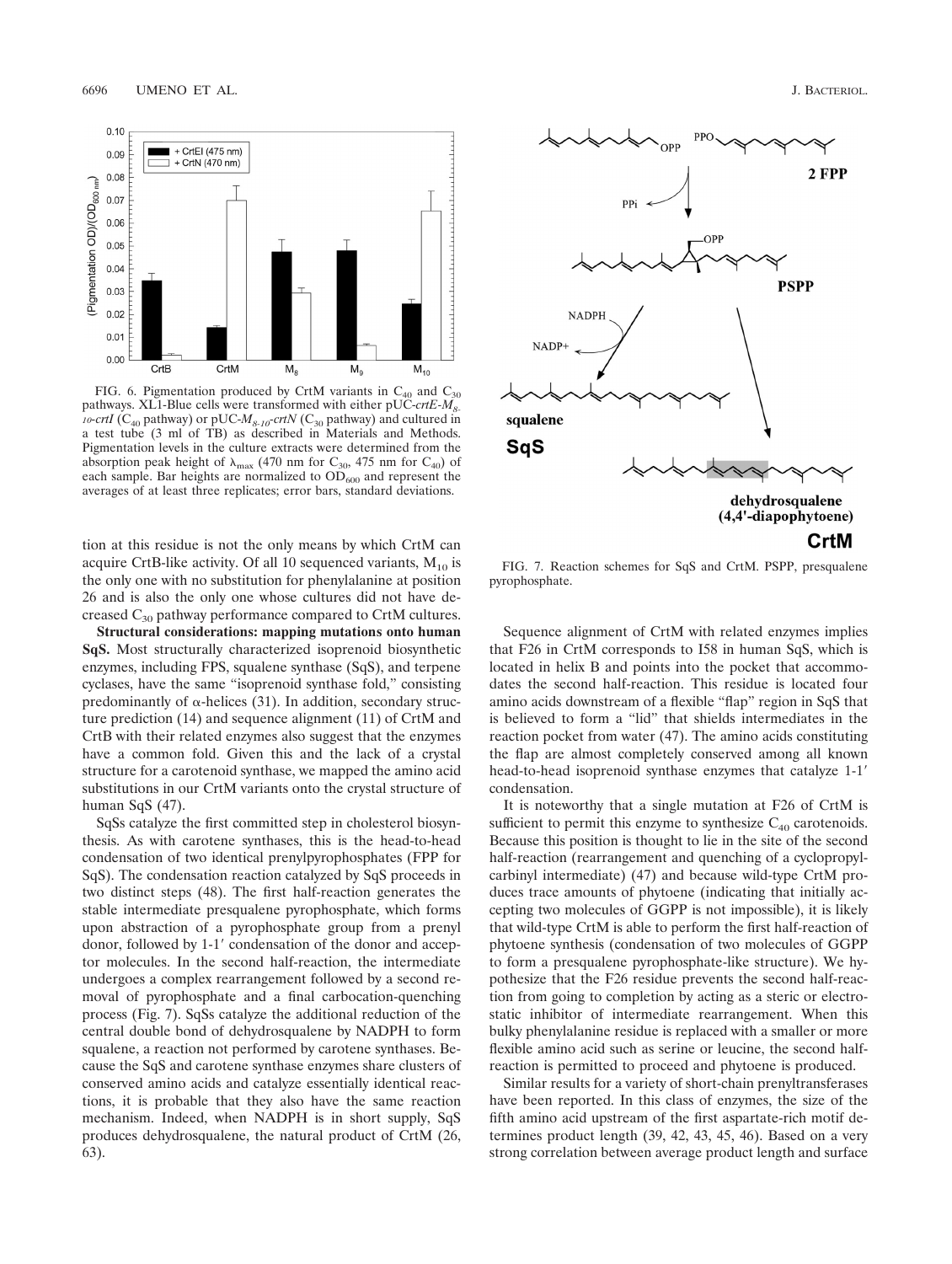area of amino acids in this position (46), as well as the available crystal structure for avian FPS (58), it was hypothesized that this residue forms a steric barrier or wall that controls the size of the products (40). This model has been successfully applied to a variety of other enzymes in this family, including mediumchain prenyltransferases (64). It is unknown why so many prenyltransferases differing so greatly in sequence share a single key residue that determines product specificity.

**Evolution of phytoene synthase (CrtB) in a C<sub>30</sub> pathway.** We constructed mutant libraries of *crtB* to search for variants with  $C_{30}$  activity. Four mutagenic PCR libraries differing in MnCl<sub>2</sub> concentration were ligated into the *Xba*I-*Xho*I site of pUC*crtB-crtN*, resulting in four pUC-[*crtB*]*-crtN* plasmid libraries. Upon transformation into XL1-Blue, pUC-*crtB-crtN*, containing wild-type *crtB*, gave no discernible pigmentation, while the pUC-*crtM-crtN* cells produced had intense yellow pigmentation. Among the  $\sim$ 43,000 colonies expressing pUC-[*crtB*]-*crtN* variants screened, not a single one showed distinguishable yellow (or other) pigmentation. Thus, we found no CrtB mutants with improved  $C_{30}$  activity. We also constructed five additional pUC-[*crtB*]-*crtN* libraries by using the Genemorph PCR mutagenesis kit (Stratagene), which enables the construction of randomly mutagenized gene libraries with a mutational spectrum different from that of those generated by mutagenic PCR with MnCl<sub>2</sub> (10). We screened an additional  $\sim$ 10,000 variants but again found no variants of CrtB able to synthesize  $C_{30}$ carotenoids at appreciable levels.

An explanation for the relative difficulty in acquiring  $C_{30}$ function for CrtB may be that accepting a smaller-than-natural substrate is a more difficult task for this type of enzyme than accepting a larger-than-natural substrate. However, an evolutionary explanation may also be in order. The contexts in which the two enzymes evolved differ markedly. FPP is a precursor for many life-supporting compounds and is present in all organisms. Thus,  $C_{40}$  enzymes such as CrtB have evolved in the presence of FPP throughout their history. It is not unreasonable to infer that CrtB has evolved under a nontrivial selection pressure to minimize consumption of FPP, for accepting FPP as a substrate and bypassing GGPP could be detrimental to the host organism's fitness. In stark contrast,  $C_{30}$  synthases have evolved in an environment essentially devoid of GGPP. Consequently, no pressure to reject this substrate has been placed on these enzymes.

It has been suggested that secondary metabolic pathways possess inherent traits that enhance their ability to produce chemical diversity and thus maximize their likelihood of accessing biologically active molecules (18, 27). This hypothesis would be supported by a high degree of "evolvability" of the constituent enzymes. The substrate and product specificities of the isoprenoid biosynthetic enzymes, specifically carotene synthases, are, in fact, easily modified. Product formation in this class of enzymes is determined primarily by the rearrangement and quenching of a highly reactive carbocation intermediate (31). Therefore, many products are possible from a single intermediate, and the main role of the synthase enzyme is to guide the rearrangement process. Because this process is very sensitive to small changes in the local chemical environment, many different amino acid substitutions would be expected to alter the product specificity of a carotenoid synthase. Thus, directed evolution of this class of enzymes appears to be a

powerful tool for exploring a variety of different chemical structures in the laboratory.

In our experiments and with our expression system, carotene synthases CrtM and CrtB failed to function in their respective foreign pathways. However, upon random mutagenesis of *crtM* followed by  $C_{40}$ -specific color complementation screening, we isolated 116 mutants of the enzyme  $(\sim 0.5\%$  of the total screened) with significant  $C_{40}$  activity. The in vivo  $C_{40}$  pathway performance of the best CrtM variants is comparable to that of CrtB, the native  $C_{40}$  synthase. These results do not stand in isolation; such relative ease of altering specificity has been reported for other isoprenoid biosynthetic enzymes (4, 8, 9, 15, 16, 20, 22, 23, 29, 30, 34, 42, 43, 45, 46, 53, 57).

We have shown for the first time that the substrate and product range of a carotene synthase can be easily altered in the laboratory by directed evolution. That the  $C_{30}$  carotenoid synthase CrtM, a key biosynthetic enzyme that determines the size of the carotenoids in the downstream pathway, is a mere single base substitution from becoming a  $C_{40}$  synthase is a finding of evolutionary and technological significance. How many more mutations need to accumulate before CrtM is completely transformed into a  $C_{40}$ -only synthase? Can CrtM or CrtB be made to convert substrates other than FPP and GGPP? These and other questions should be answered by further laboratory evolution of carotenoid synthases.

### **ACKNOWLEDGMENTS**

D.U. acknowledges support from the Japan Society for the Promotion of Science. A.V.T. acknowledges a Natural Sciences and Engineering Research Council of Canada PGS A scholarship. This research was supported in part by the U.S. National Science Foundation and Maxygen, Inc.

### **REFERENCES**

- 1. **Albrecht, M., S. Takaichi, N. Misawa, G. Schnurr, P. Boger, and G. Sandmann.** 1997. Synthesis of atypical cyclic and acyclic hydroxy carotenoids in *Escherichia coli* transformants. J. Biotechnol. **58:**177–185.
- 2. **Albrecht, M., S. Takaichi, S. Steiger, Z. Y. Wang, and G. Sandmann.** 2000. Novel hydroxycarotenoids with improved antioxidative properties produced by gene combination in *Escherichia coli*. Nat. Biotechnol. **18:**843–846.
- 3. **Armstrong, G. A., and J. E. Hearst.** 1996. Carotenoids 2: genetics and molecular biology of carotenoid pigment biosynthesis. FASEB J. **10:**228–237.
- 4. **Back, K. W., and J. Chappell.** 1996. Identifying functional domains within terpene cyclases using a domain-swapping strategy. Proc. Natl. Acad. Sci. USA **93:**6841–6845.
- 5. **Ben-Dor, A., A. Nahum, M. Danilenko, Y. Giat, W. Stahl, H. D. Martin, T. Emmerich, N. Noy, J. Levy, and Y. Sharoni.** 2001. Effects of acyclo-retinoic acid and lycopene on activation of the retinoic acid receptor and proliferation of mammary cancer cells. Arch. Biochem. Biophys. **391:**295–302.
- 6. **Britton, G.** 1998. Overview of carotenoid biosynthesis, p. 13–140. *In* G. Britton, S. Liaan-Jensen, and H. Pfander (ed.), Carotenoids, vol. 3. Birkhauser Verlag, Basel, Switzerland.
- 7. **Britton, G.** 1995. UV/visible spectroscopy, p. 13–62. *In* G. Britton, S. Liaan-Jensen, and H. Pfander (ed.), Carotenoids, vol. 1B. Birkhauser Verlag, Basel, Switzerland.
- 8. **Cane, D. E., J. H. Shim, Q. Xue, B. C. Fitzsimons, and T. M. Hohn.** 1995. Trichodiene synthase—identification of active-site residues by site-directed mutagenesis. Biochemistry **34:**2480–2488.
- 9. **Cane, D. E., Q. Xue, and B. C. Fitzsimons.** 1996. Trichodiene synthase. Probing the role of the highly conserved aspartate-rich region by site-directed mutagenesis. Biochemistry **35:**12369–12376.
- 10. **Cline, J., and H. Hogrefeo.** 1999. Randomize gene sequences with new PCR mutagenesis kit. Stratagies **13:**157–162.
- 11. **Corpet, F.** 1988. Multiple sequence alignment with hierarchical clustering. Nucleic Acids Res. **16:**10881–10890.
- 12. **Crock, J., M. Wildung, and R. Croteau.** 1997. Isolation and bacterial expression of a sesquiterpene synthase cDNA clone from peppermint (*Mentha x piperita*, L.) that produces the aphid alarm pheromone (*E*)-beta-farnesene. Proc. Natl. Acad. Sci. USA **94:**12833–12838.
- 13. **Croteau, R., F. Karp, K. C. Wagschal, D. M. Satterwhite, D. C. Hyatt, and**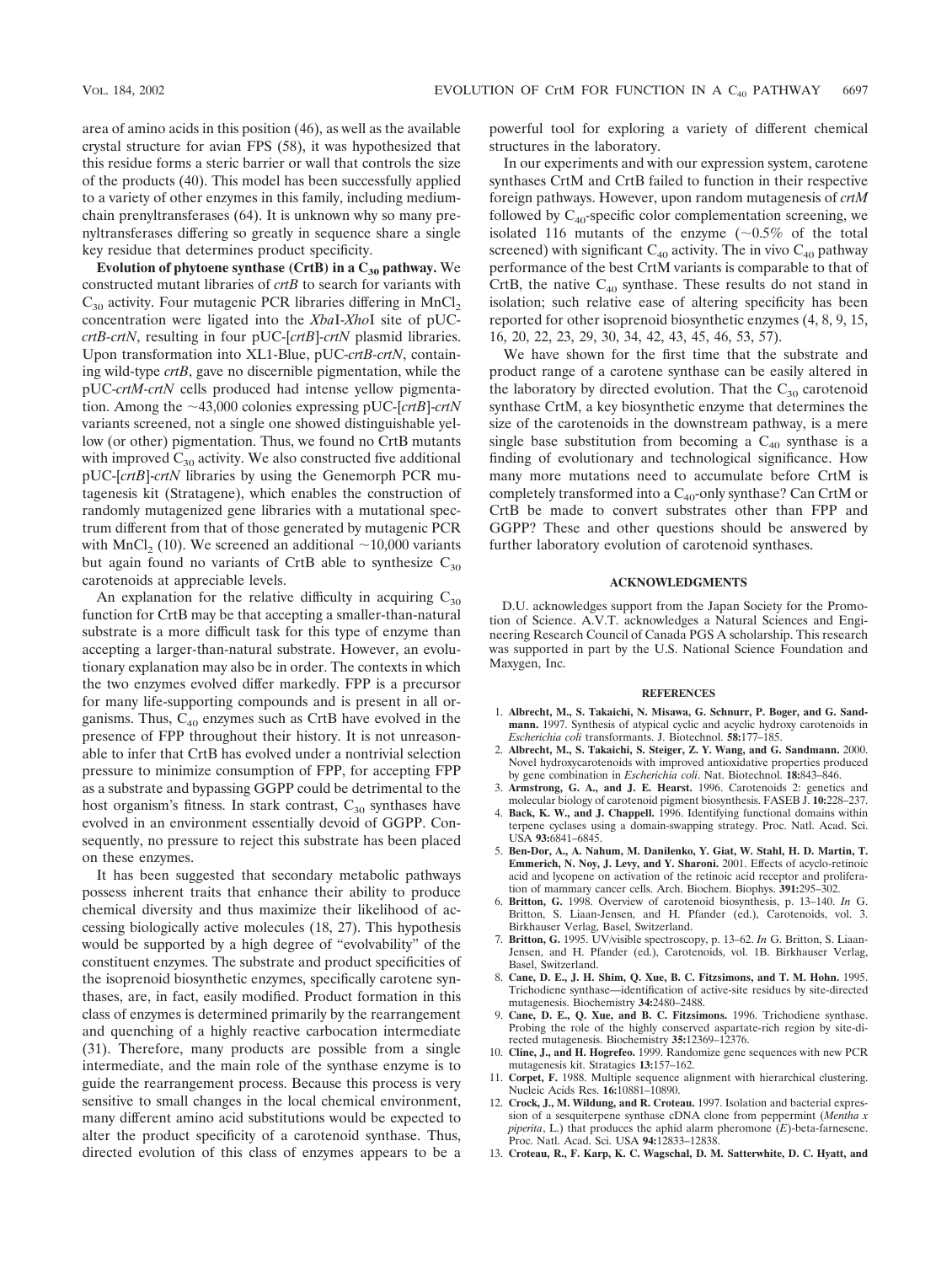**C. B. Skotland.** 1991. Biochemical characterization of a spearmint mutant that resembles peppermint in monoterpene content. Plant Physiol. **96:**744– 752.

- 14. **Cuff, J. A., M. E. Clamp, A. S. Siddiqui, M. Finlay, and G. J. Barton.** 1998. JPred: a consensus secondary structure prediction server. Bioinformatics **14:**892–893.
- 15. **Cunningham, F. X., and E. Gantt.** 2001. One ring or two? Determination of ring number in carotenoids by lycopene epsilon-cyclases. Proc. Natl. Acad. Sci. USA **98:**2905–2910.
- 16. **Dang, T. Y., and G. D. Prestwich.** 2000. Site-directed mutagenesis of squalene-hopene cyclase: altered substrate specificity and product distribution. Chem. Biol. **7:**643–649.
- 17. **Facchini, P. J., and J. Chappell.** 1992. Gene family for an elicitor-induced sesquiterpene cyclase in tobacco. Proc. Natl. Acad. Sci. USA **89:**11088– 11092.
- 18. **Firn, R. D., and C. G. Jones.** 2000. The evolution of secondary metabolism—a unifying model. Mol. Microbiol. **37:**989–994.
- 19. **Fraser, P. D., N. Misawa, H. Linden, S. Yamano, K. Kobayashi, and G. Sandmann.** 1992. Expression in *Escherichia coli*, purification, and reactivation of the recombinant *Erwinia uredovora* phytoene desaturase. J. Biol. Chem. **267:**19891–19895.
- 20. **Fujikura, K., Y. W. Zhang, H. Yoshizaki, T. Nishino, and T. Koyama.** 2000. Significance of Asn-77 and Trp-78 in the catalytic function of undecaprenyl diphosphate synthase of *Micrococcus luteus* B-P 26. J. Biochem. (Tokyo) **128:**917–922.
- 21. **Garcia-Asua, G., H. P. Lang, C. N. Hunter, and R. J. Cogdell.** 1998. Carotenoid diversity: a modular role for the phytoene desaturase step. Trends Plant Sci. **3:**445–449.
- 22. **Hart, E. A., L. Hua, L. B. Darr, W. K. Wilson, J. H. Pang, and S. P. T. Matsuda.** 1999. Directed evolution to investigate steric control of enzymatic oxidosqualene cyclization. An isoleucine-to-valine mutation in cycloartenol synthase allows lanosterol and parkeol biosynthesis. J. Am. Chem. Soc. **121:**9887–9888.
- 23. **Hirooka, K., S. Ohnuma, A. Koike-Takeshita, T. Koyama, and T. Nishino.** 2000. Mechanism of product chain length determination for heptaprenyl diphosphate synthase from *Bacillus stearothermophilus*. Eur. J. Biochem. **267:**4520–4528.
- 24. **Hornero-Méndez, D., and G. Britton.** 2002. Involvement of NADPH in the cyclization reaction of carotenoid biosynthesis. FEBS Lett. **515:**133–136.
- 25. **Ishimi, Y., M. Ohmura, X. X. Wang, M. Yamaguchi, and S. Ikegami.** 1999. Inhibition by carotenoids and retinoic acid of osteoclast-like cell formation induced by bone-resorbing agents in vitro. J. Clin. Biochem. Nutr. **27:**113– 122.
- 26. **Jarstfer, M. B., B. S. J. Blagg, D. H. Rogers, and C. D. Poulter.** 1996. Biosynthesis of squalene. Evidence for a tertiary cyclopropylcarbinyl cationic intermediate in the rearrangement of presqualene diphosphate to squalene. J. Am. Chem. Soc. **118:**13089–13090.
- 27. **Jones, C. G., and R. D. Firn.** 1991. On the evolution of plant secondary chemical diversity. Philos. Trans. R. Soc. Lond. Ser. B Biol. Sci. **333:**273–280.
- 28. **Komori, M., R. Ghosh, S. Takaichi, Y. Hu, T. Mizoguchi, Y. Koyama, and M. Kuki.** 1998. A null lesion in the rhodopin 3,4-desaturase of *Rhodospirillum rubrum* unmasks a cryptic branch of the carotenoid biosynthetic pathway. Biochemistry **37:**8987–8994.
- 29. **Kushiro, T., M. Shibuya, and Y. Ebizuka.** 1999. Chimeric triterpene synthase. A possible model for multifunctional triterpene synthase. J. Am. Chem. Soc. **121:**1208–1216.
- 30. **Kushiro, T., M. Shibuya, K. Masuda, and Y. Ebizuka.** 2000. Mutational studies on triterpene syntheses: engineering lupeol synthase into beta-amyrin synthase. J. Am. Chem. Soc. **122:**6816–6824.
- 31. **Lesburg, C. A., J. M. Caruthers, C. M. Paschall, and D. W. Christianson.** 1998. Managing and manipulating carbocations in biology: terpenoid cyclase structure and mechanism. Curr. Opin. Struct. Biol. **8:**695–703.
- 32. **Linden, H., N. Misawa, D. Chamovitz, I. Pecker, J. Hirschberg, and G. Sandmann.** 1991. Functional complementation in *Escherichia coli* of different phytoene desaturase genes and analysis of accumulated carotenes. Z. Naturforsch. **46C:**1045–1051.
- 33. **LinGoerke, J. L., D. J. Robbins, and J. D. Burczak.** 1997. PCR-based random mutagenesis using manganese and reduced dNTP concentration. BioTechniques **23:**409–412.
- 34. **Mathis, J. R., K. Back, C. Starks, J. Noel, C. D. Poulter, and J. Chappell.** 1997. Pre-steady-state study of recombinant sesquiterpene cyclases. Biochemistry **36:**8340–8348.
- 35. **Matsuoka, S., H. Sagami, A. Kurisaki, and K. Ogura.** 1991. Variable product specificity of microsomal dehydrodolichyl diphosphate synthase from rat liver. J. Biol. Chem. **266:**3464–3468.
- 36. **Mayne, S. T.** 1996. Beta-carotene, carotenoids, and disease prevention in humans. FASEB J. **10:**690–701.
- 37. **Nagaki, M., S. Sato, Y. Maki, T. Nishino, and T. Koyama.** 2000. Artificial substrates for undecaprenyl diphosphate synthase from *Micrococcus luteus* B-P 26. J. Mol. Catal. B Enzym. **9:**33–38.
- 38. **Nagaki, M., A. Takaya, Y. Maki, J. Ishibashi, Y. Kato, T. Nishino, and T. Koyama.** 2000. One-pot syntheses of the sex pheromone homologs of a codling moth. *Laspeyresia promonella* L. J. Mol. Catal. B Enzym. **10:**517–522.
- 39. **Narita, K., S. Ohnuma, and T. Nishino.** 1999. Protein design of geranyl diphosphate synthase. Structural features that define the product specificities of prenyltransferases. J. Biochem (Tokyo) **126:**566–571.
- 40. **Ogura, K., and T. Koyama.** 1998. Enzymatic aspects of isoprenoid chain elongation. Chem. Rev. **98:**1263–1276.
- 41. **Ohnuma, S., H. Hemmi, T. Koyama, K. Ogura, and T. Nishino.** 1998. Recognition of allylic substrates in *Sulfolobus acidocaldarius* geranylgeranyl diphosphate synthase: analysis using mutated enzymes and artificial allylic substrates. J. Biochem. (Tokyo) **123:**1036–1040.
- 42. **Ohnuma, S., K. Hirooka, H. Hemmi, C. Ishida, C. Ohto, and T. Nishino.** 1996. Conversion of product specificity of archaebacterial geranylgeranyldiphosphate synthase. Identification of essential amino acid residues for chain length determination of prenyltransferase reaction. J. Biol. Chem. **271:**18831–18837.
- 43. **Ohnuma, S., K. Hirooka, C. Ohto, and T. Nishino.** 1997. Conversion from archaeal geranylgeranyl diphosphate synthase to farnesyl diphosphate synthase. Two amino acids before the first aspartate-rich motif solely determine eukaryotic farnesyl diphosphate synthase activity. J. Biol. Chem. **272:**5192– 5198.
- 44. **Ohnuma, S., T. Koyama, and K. Ogura.** 1993. Alternation of the product specificities of prenyltransferases by metal ions. Biochem. Biophys. Res. Commun. **192:**407–412.
- 45. **Ohnuma, S., T. Nakazawa, H. Hemmi, A. M. Hallberg, T. Koyama, K. Ogura, and T. Nishino.** 1996. Conversion from farnesyl diphosphate synthase to geranylgeranyl diphosphate synthase by random chemical mutagenesis. J. Biol. Chem. **271:**10087–10095.
- 46. **Ohnuma, S., K. Narita, T. Nakazawa, C. Ishida, Y. Takeuchi, C. Ohto, and T. Nishino.** 1996. A role of the amino acid residue located on the fifth position before the first aspartate-rich motif of farnesyl diphosphate synthase on determination of the final product. J. Biol. Chem. **271:**30748–30754.
- 47. **Pandit, J., D. E. Danley, G. K. Schulte, S. Mazzalupo, T. A. Pauly, C. M. Hayward, E. S. Hamanaka, J. F. Thompson, and H. J. Harwood.** 2000. Crystal structure of human squalene synthase. A key enzyme in cholesterol biosynthesis. J. Biol. Chem. **275:**30610–30617.
- 48. **Poulter, C. D., T. L. Capson, M. D. Thompson, and R. S. Bard.** 1989. Squalene synthetase—inhibition by ammonium analogs of carbocationic intermediates in the conversion of presqualene diphosphate to squalene. J. Am. Chem. Soc. **111:**3734–3739.
- 49. **Raisig, A., and G. Sandmann.** 2001. Functional properties of diapophytoene and related desaturases of  $C_{30}$  and  $C_{40}$  carotenoid biosynthetic pathways. Biochim. Biophys. Acta **1533:**164–170.
- 50. **Redmond, T. M., S. Gentleman, T. Duncan, S. Yu, B. Wiggert, E. Gantt, and F. X. Cunningham.** 2001. Identification, expression, and substrate specificity of a mammalian beta-carotene 15,15 -dioxygenase. J. Biol. Chem. **276:**6560– 6565.
- 51. **Reed, B. C., and H. C. Rilling.** 1976. Substrate binding of avian liver prenyltransferase. Biochemistry **15:**3739–3745.
- 52. **Sacchettini, J. C., and C. D. Poulter.** 1997. Creating isoprenoid diversity. Science **277:**1788–1789.
- 53. **Schmidt-Dannert, C., D. Umeno, and F. H. Arnold.** 2000. Molecular breeding of carotenoid biosynthetic pathways. Nat. Biotechnol. **18:**750–753.
- 54. **Schnurr, G., N. Misawa, and G. Sandmann.** 1996. Expression, purification and properties of lycopene cyclase from *Erwinia uredovora*. Biochem. J. **315:**869–874.
- 55. **Steele, C. L., J. Crock, J. Bohlmann, and R. Croteau.** 1998. Sesquiterpene synthases from grand fir (*Abies grandis*). Comparison of constitutive and wound-induced activities, and cDNA isolation, characterization, and bacterial expression of delta-selinene synthase and gamma-humulene synthase. J. Biol. Chem. **273:**2078–2089.
- 56. **Takaichi, S., K. Inoue, M. Akaike, M. Kobayashi, H. Ohoka, and M. T. Madigan.** 1997. The major carotenoid in all known species of heliobacteria is the C<sub>30</sub> carotenoid 4,4'-diaponeurosporene, not neurosporene. Arch. Microbiol. **168:**277–281.
- 57. **Tarshis, L. C., P. J. Proteau, B. A. Kellogg, J. C. Sacchettini, and C. D. Poulter.** 1996. Regulation of product chain length by isoprenyl diphosphate synthases. Proc. Natl. Acad. Sci. USA **93:**15018–15023.
- 58. **Tarshis, L. C., M. J. Yan, C. D. Poulter, and J. C. Sacchettini.** 1994. Crystal structure of recombinant farnesyl diphosphate synthase at 2.6-angstrom resolution. Biochemistry **33:**10871–10877.
- 59. **Taylor, R. F.** 1984. Bacterial triterpenoids. Microbiol. Rev. **48:**181–198.
- 60. **Taylor, R. F., and B. H. Davies.** 1974. Triterpenoid carotenoids of *Streptococcus faecium* UNH 564P. Biochem. J. **139:**751–760.
- 61. **Wang, C. W., and J. C. Liao.** 2001. Alteration of product specificity of *Rhodobacter sphaeroides* phytoene desaturase by directed evolution. J. Biol. Chem. **276:**41161–41164.
- 62. **Wieland, B., C. Feil, E. Gloria-Maercker, G. Thumm, M. Lechner, J.-M.** Bravo, K. Poralla, and F. Götz. 1994. Genetic and biochemical analyses of